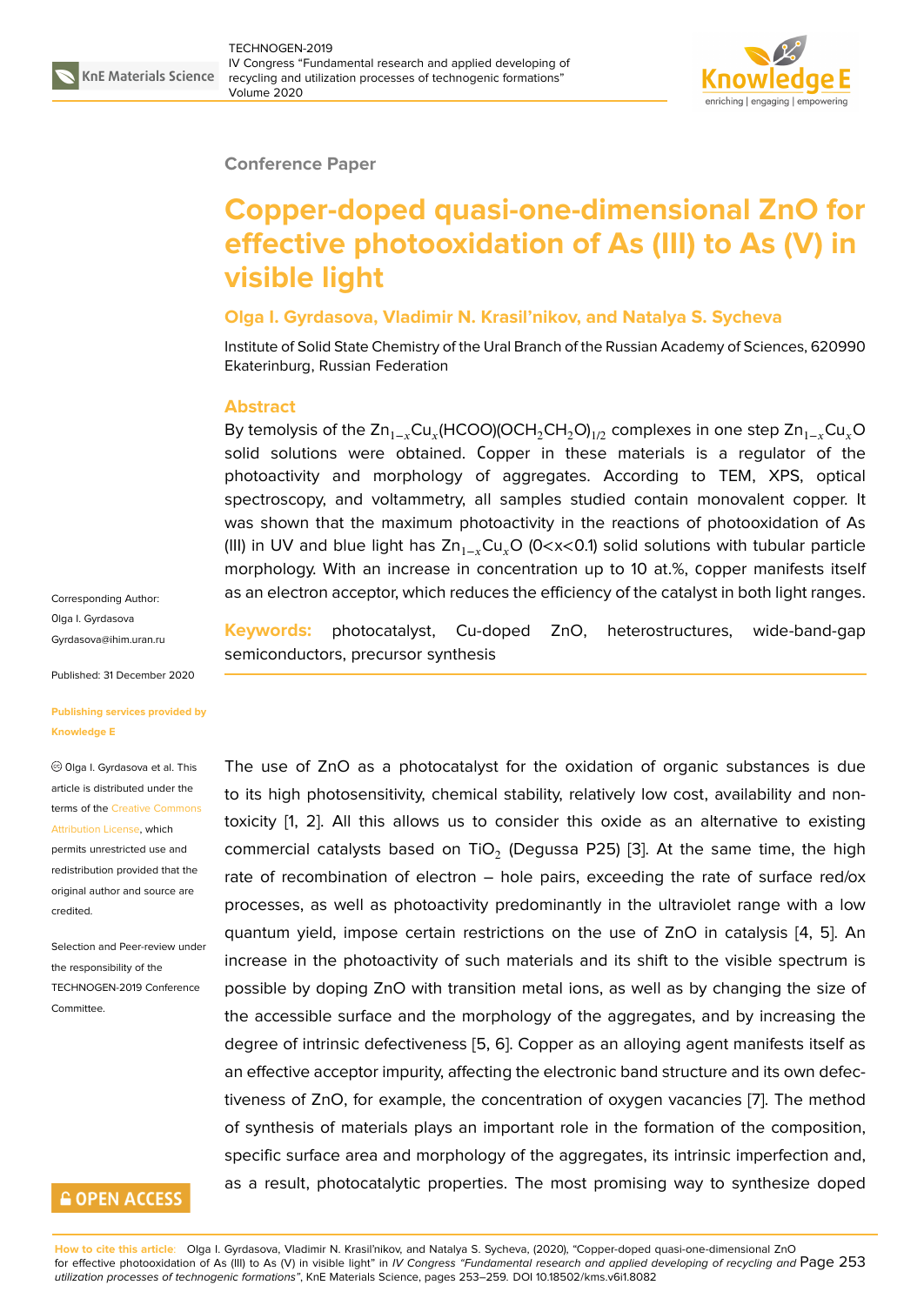ZnO, in our opinion, is the precursor technology based on the thermolysis of individual complex zinc compounds with organic ligands. Previously,  $\text{Zn}_{1-x}\text{Cu}_x\text{O}$  solid solutions and Zn<sub>1−v</sub>Cu<sub>v</sub>O:CuO composite materials with different morphology and microstructure of aggregates were synthesized using zinc/copper mixed carboxylates as precursors. All of them showed photocatalytic activity in the oxidation of hydroquinone in blue light. [8–10]. There is information in the literature regarding the use of ZnO-based catalysts for the photocatalytic oxidation of As (III) to As (V) when exposed to visible light. [11]. However, there are very few of them. Basically, the photoactivity of such catalysts is [stu](#page-6-6)[die](#page-6-7)d by the example of discoloration of colored organic substances.

The aim of the present work was to synthesize and study the photocatalytic propert[ie](#page-6-8)s of copper-doped quasi-one-dimensional ZnO during the oxidation of As (III) to As (V) in aqueous solutions.

The precursor for the preparation of  $Zn_{1-r}Cu$ <sub>r</sub>O solid solutions (0≤x≤0.1) was the mixed formate-glycolate Zn $_{1-x}$ Cu $_x$ (HCOO)(OCH $_2$ CH $_2$ O) $_{1/2}$ , obtained under solvothermal conditions according to the reaction:

 $\mathsf{Zn}_{1-x}\mathsf{Cu}_x(\mathsf{HCOO})_2\cdot$ 2H $_2\mathsf{O}$  + ½  $\mathsf{HOCH}_2\mathsf{CH}_2\mathsf{OH} \to \mathsf{Zn}_{1-x}\mathsf{Cu}_x(\mathsf{HCOO})(\mathsf{OCH}_2\mathsf{CH}_2\mathsf{O})_{1/2}$  +½  $HOCH<sub>2</sub>CH<sub>2</sub>OH + HCOOH<sup>†</sup>$  (80 – 130°C) (1)

Zn<sub>1−x</sub>Cu<sub>x</sub>(HCOO)<sub>2</sub>·2H<sub>2</sub>O was produced by the interaction of formic acid HCOOH (ultra-high purity grade) with a stoichiometric mixture of ZnO (ultra-high purity grade) and Cu $_2$ (OH) $_2$ CO $_3$  (reagent grade) [12]. Ethylene glycol HOCH $_2$ CH $_2$ OH (reagent grade) and acetone (high grade) were used for the synthesis of alcoholates and their washing. Zn<sub>1−x</sub>Cu<sub>x</sub>(HCOO)(OCH<sub>2</sub>CH<sub>2</sub>O)<sub>1/2</sub> (0≤x≤0.1) crystals are formed from the reaction solution in the form of thin needles p[ron](#page-6-9)e to longitudinal intergrowth. Precursor crystals with x> 0.1 are spherical in shape. The chemical formula of the formate glycolate complex was established using methods IR spectroscopy, TGA/DTA and Powder X-Ray Diffraction Analysis.  $\text{Zn}_{1-x}\text{Cu}_x\text{O}$  solid solutions (0≤x≤0.1) were obtained by annealing  $\mathsf{Zn}_{1-x}\mathsf{Cu}_x(\mathsf{HCOO})(\mathsf{OCH}_2\mathsf{CH}_2\mathsf{O})_{1/2}$  in air at 500  $^\circ$  C for 3 hours.

According to SEM data, the thermolysis products of the complexes preserve the morphology of the precursor crystals (**Figure 1**). According to the XRD data, performed using a STADI-P X-ray autodiffractometer (STOE) in CuKa1 radiation and a PDF-2 data library (Release 2009), solid solutions in the homogeneity region have a wurtzite structure (space group P63m). In addition to the lin[e](#page-2-0)s of the wurtzite phase of ZnO, the diffraction pattern of Zn<sub>1−x</sub>Cu<sub>x</sub>O samples with x $\geq$  0.1 contains impurity lines belonging to copper oxide (**Figure 2b**). According to TEM data, copper oxides in the impurity phase exist in two structural modifications — the cubic phase  $Cu<sub>2</sub>O$  (Pn3n) and the monoclinic phase CuO (C2/c).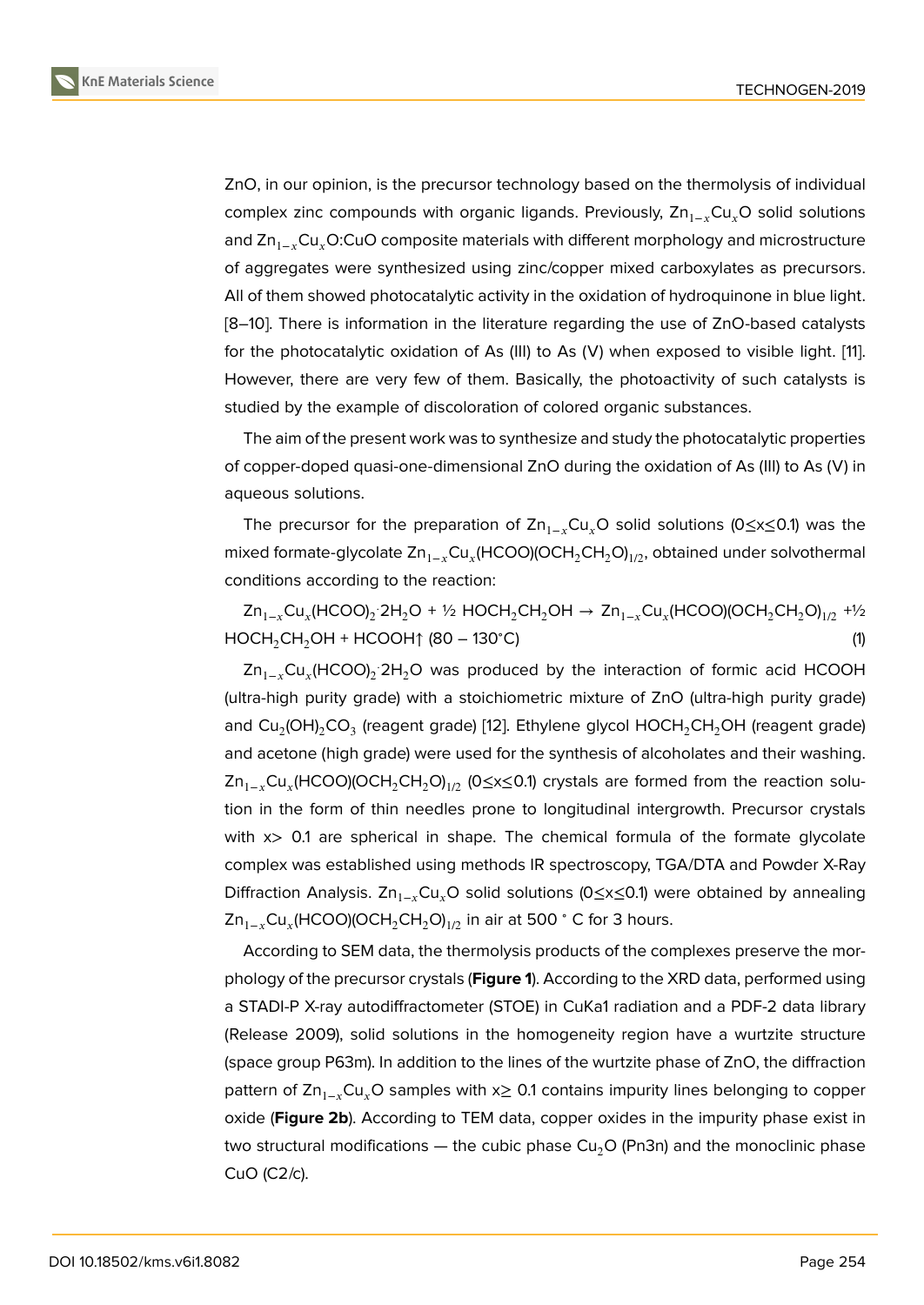

<span id="page-2-0"></span>**Figure** 1: SEM image of Zn<sub>1−x</sub>Cu<sub>x</sub>O: x = 0.075 (a); x = 0.12 (b)

The photocatalytic activity of  $\text{Zn}_{1-x}\text{Cu}_x\text{O}$  solid solutions (x = 0.025; 0.05) with quasione-dimensional particle morphology was tested in the photooxidation of trivalent arsenic. For experiments on the oxidation of arsenic (III), a 0.001 M solution of sodium mata arsenate (III)  $\mathsf{NaAsO}_2.3\mathsf{H}_2\mathsf{O}$  was selected. These solid solutions were selected based on the maximum photoactivity in the oxidation reaction of benzene-1,4-diol (hydroquinone) when exposed to blue light [12]. The change in the concentration of As (III) was controlled iodometrically according to the reaction [13]:

 $\text{AsO}_3^{3-} + \text{J}_2 + \text{H}_2\text{O} \leftrightarrow \text{AsO}_4^{3-} + 2\text{J}^- + 2\text{H}^+$ 



**Figure** 2: X-ray diffraction patterns of  $Zn_{1-x}Cu_xO$  samples: a - x = 0.05; b - x = 0.2; CuO - (\*)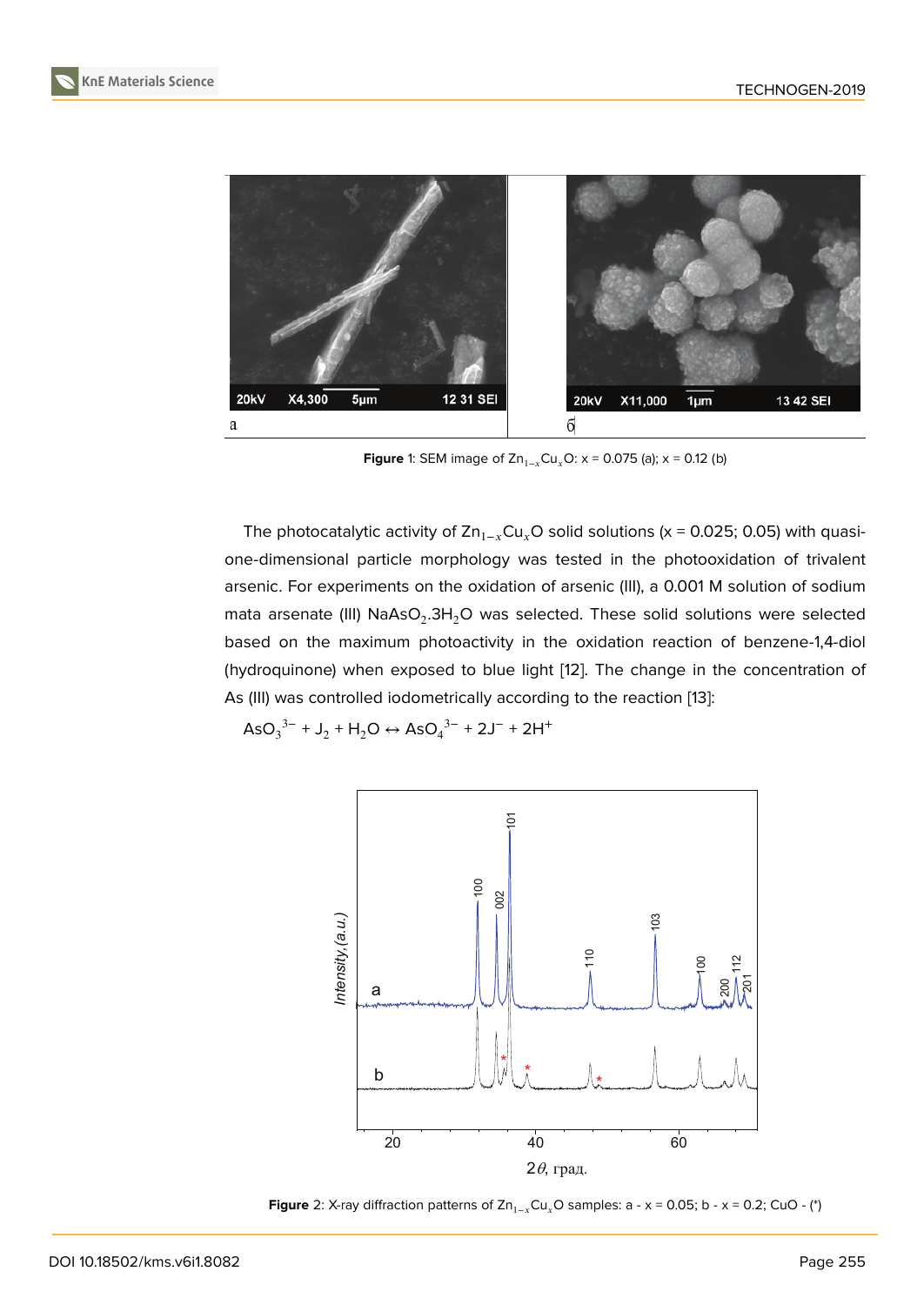UV irradiation was carried out in a 50 ml glass photoreactor cell. 30 ml of an As (III) solution with an initial concentration of 30 mg / L was added to the reactor. Then, 0.25 g of catalyst was added to a solution with pH  $\sim$  7. The reactor was placed on a magnetic stirrer; Irradiation was carried out using a BUF-15 lamp (max. = 253 nm). The suspension was stirred in the dark for 30 minutes to ensure adsorption equilibrium before lighting.



**Figure** 3: Photooxidation of As (III) on  $Zn_{1-x}Cu_xO: x = 0$  (1),  $x = 0.025$  (2),  $x = 0.05(3)$  when irradiated with UV light (a); blue light (b)

<span id="page-3-0"></span>At certain intervals, samples were taken of the solution for analysis. After completion of the process, the catalyst was separated from the solution by filtration through an Advantec membrane filter (0.20 mm thick). **Figure 3** shows the kinetic oxidation curves of As (III) using catalysts  $Zn_{1-x}Cu_xO$  with different copper contents. From the obtained data it is seen that the efficiency of the catalyst increases with increasing concentration of Cu in its composition. Similar dependences we[re](#page-3-0) obtained when the photocell was irradiated with light of the visible spectral range ( $\lambda$ max = 440–460 nm). It should be noted an increase in reaction time up to 12 hours (**Fig.3**).

For undoped ZnO, the photocatalytic characteristics are low due to its narrow range of light absorption and the fast recombination of electron-hole pairs. In  $\text{Zn}_{1-x}\text{Cu}_x\text{O}$  solid solutions, copper ions not only create an effective acceptor level in the ZnO band gap, which hinders the recombination process during photodegradation, but also contribute to the formation of defects in the ZnO structure. Using the EPR method, we have established the existence of singly charged oxygen vacancies  $V_O^+$  $\sigma_{O}^{\prime +}$  that contribute to the band structure of zinc oxide and thus affect the shift of its optical range [12].

When light acts on the surface of a  $Zn_{1-x}Cu_xO$  particle, photoinduced electrons migrate to the conduction band (CB), and photoinduced holes remain in the valence band (VB). An electron is captured by the acceptor level of the  $Cu^{2+}$  ion, [tu](#page-6-9)rning it into Cu<sup>+</sup>. As a result, the lifetime of photoinduced holes increases, and electron – hole pairs (*e* − */h*<sup>+</sup> ) are effectively separated [7–10]. Hydroxyl groups from the surface of the catalyst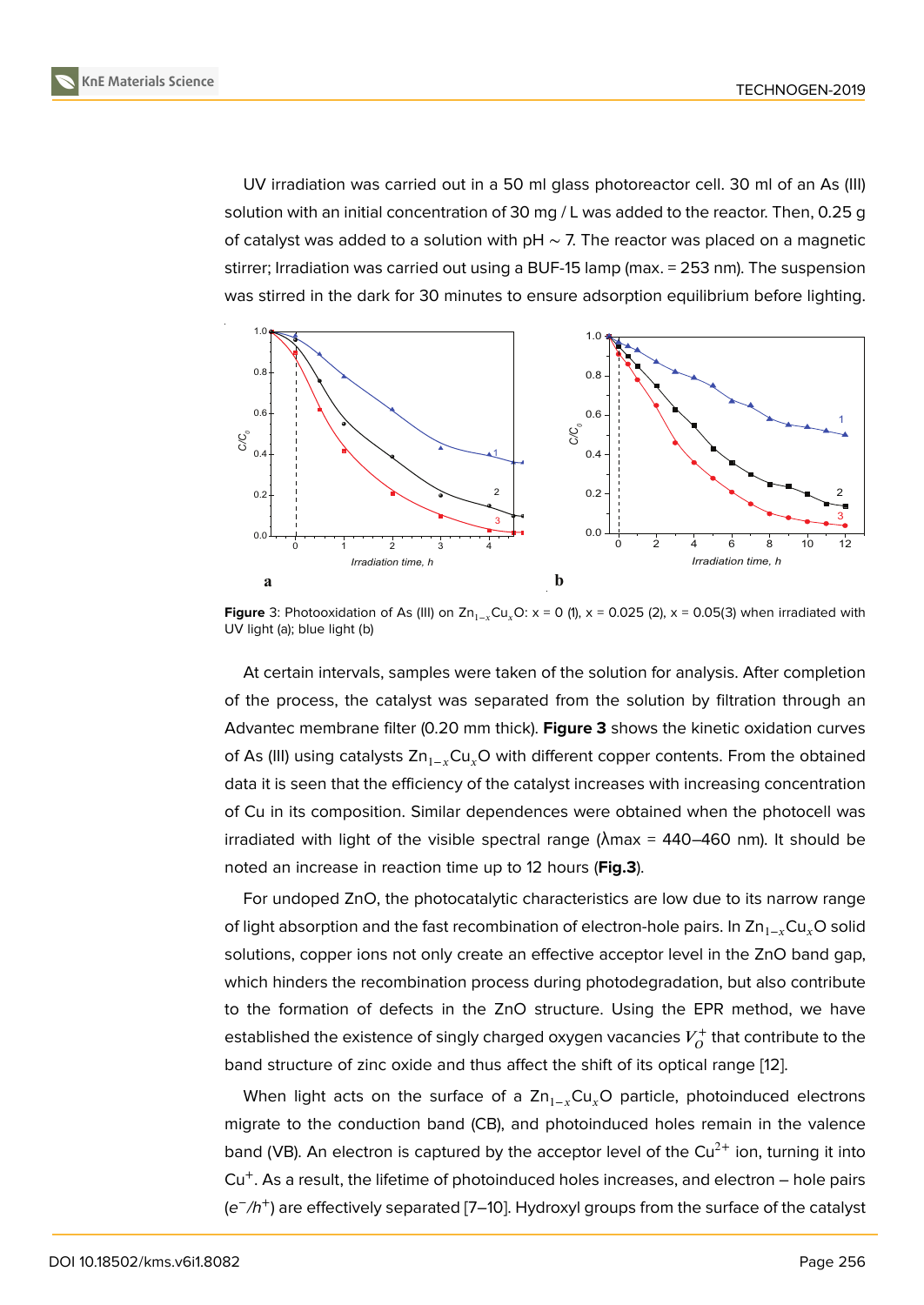particle at turn react with holes in the valence band of  $\text{Zn}_{1-x}\text{Cu}_x\text{O}$ . This leads to the formation of reactive hydroxyl radicals (OH), extremely active oxidizing agents. Thus, the recombination of photogenerated electrons and holes is one of the most important factors determining the photoactivity of the catalyst upon irradiation in both light ranges. The photocatalysis process on Zn<sub>1−x</sub>Cu<sub>x</sub>O can be represented schematically (**Figure 4**) and at the form of a sequence (2)-(10):

$$
ZnO + h\nu \rightarrow e^-(CB) + h^+(VB)
$$
 (2)

$$
Cu^{2+} + e^- \rightarrow Cu^+ \tag{3}
$$

$$
Cu^{+} + O_{2}ad \rightarrow Cu^{2+} + O_{2}^{-} \tag{4}
$$

$$
\mathrm{OH}_{ad}^- + \mathrm{h}^+ \rightarrow \mathrm{OHad} \tag{5}
$$

$$
As(III) + OHad \rightarrow As(IV) + OH-
$$
 (6)

$$
As(IV) + OHad \rightarrow As(V) + OH^-
$$
 (7)

$$
As(III) + h^{+}{}_{VB} \rightarrow As(IV)
$$
 (8)

$$
As(IV) + h^+{}_{VB} \rightarrow As(V)
$$
 (9)

$$
As(IV) + O2 \rightarrow As(V) + O2-
$$
 (10)

The obtained values of the oxidation rate constants of the  $As<sup>3+</sup>/As<sup>5+</sup>$  pair (I order reaction) depending on the catalysts composition under UV and blue light irradiation are collected in **Table 1**. It is seen that the introduction of even small copper amounts into the ZnO structure increases its photocatalytic efficiency in both light intervals more than 2 times.

TABLE 1: The hydroquinone oxidation reaction rate constants and half-reaction time on  $Zn_{1-x}Cu_xO$  catalysts

| Sample                  | UV                                        |      | <b>Blue light</b>                       |      |
|-------------------------|-------------------------------------------|------|-----------------------------------------|------|
|                         | $k_s$ × 10 <sup>5</sup> , s <sup>-1</sup> | т, h | $k_{s} \times 10^{5}$ , s <sup>-1</sup> | τ, h |
| ZnO                     | 4.54                                      | 4.2  | 1.58                                    | 12.2 |
| $Zn_{0.975}Cu_{0.025}O$ | 9.65                                      | 2.0  | 3.88                                    | 4.8  |
| $Zn_{0.95}Cu_{0.05}O$   | 17.6                                      | 1.1  | 6.3                                     | 3.1  |
| $Zn_{0.9}Cu_{0.1}O$     | 10.1                                      | 2.1  | 4.2                                     | 5.2  |

It should also be noted that with an increase in copper concentration in the composition of Zn1-xCuxO to 10 at.% a decrease in its photoactivity is observed (table 1). Copper in this case plays the role of electronic traps [7–11].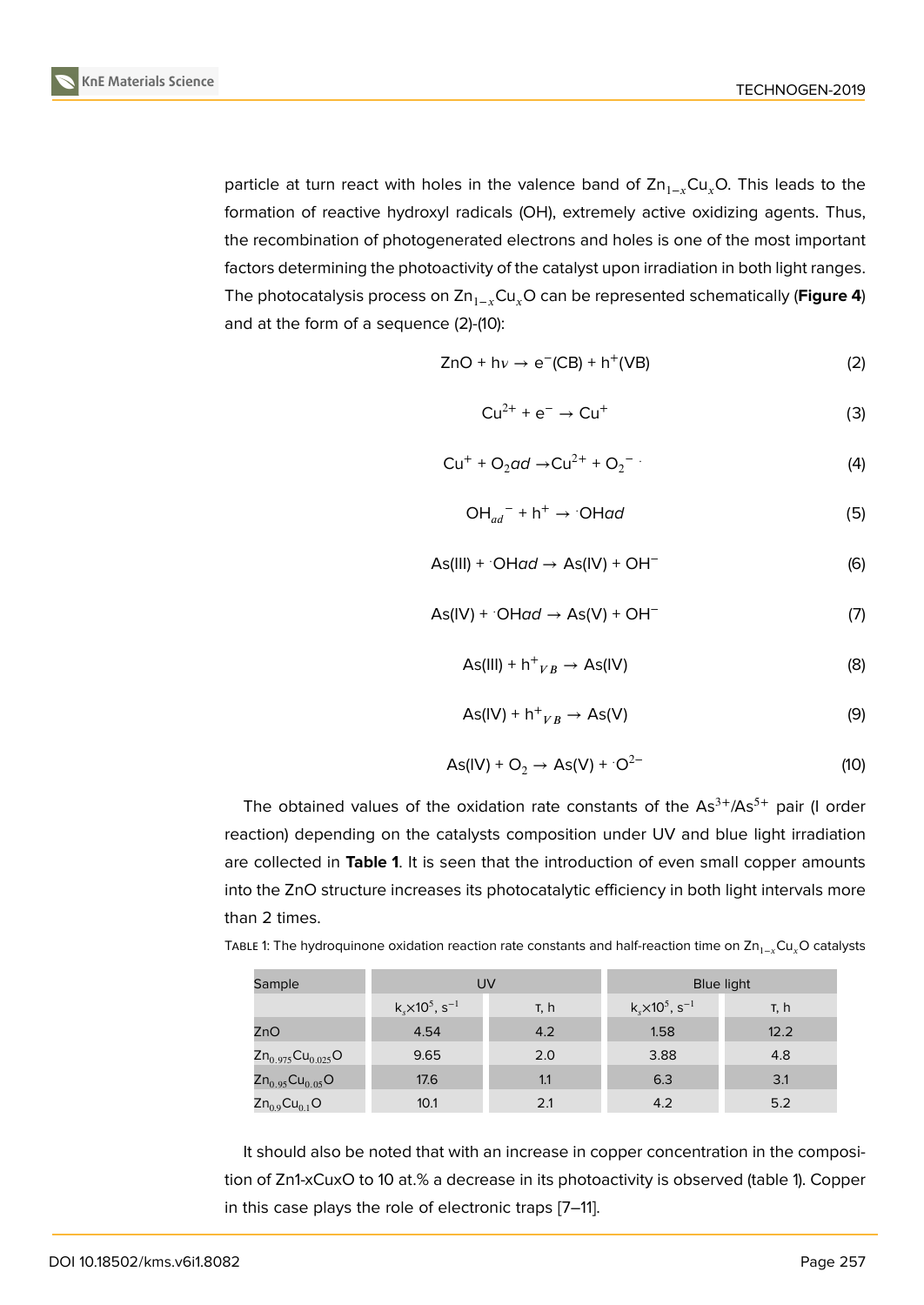

**Figure** 4: Schematic representation of processes occurring on a particle Zn<sub>1−y</sub>Cu<sub>y</sub>O

# <span id="page-5-1"></span>**1. Conclusion**

By thermolysis of Zn $_{1-x}$ Cu $_x$ (HCOO)(OCH $_2$ CH $_2$ O) $_{1/2}$  complexes Zn $_{1-x}$ Cu $_x$ O solid solutions with a quasi-one-dimensional structure of aggregates were obtained. It was shown that the introduction of small amounts of copper ions in ZnO leads to a significant growth its photoactivity. The expansion of the spectral range of  $\text{Zn}_{1-x}\text{Cu}_x\text{O}$  can be explained by the formation of an acceptor level (Cu<sup>2+</sup> +  $e^- \rightarrow$  Cu<sup>+</sup>) in the ZnO band gap. This increases the separation efficiency of photogenerated e<sup>−</sup>/h<sup>+</sup> pairs. Zn<sub>1−x</sub>Cu<sub>x</sub>O (x = 0.025 and  $x = 0.05$ ) showed maximum photoactivity in the oxidation reactions of As(III). With increasing concentration to 10 at.% copper manifests itself in the role of an electron acceptor. It also affects the formation of intrinsic defects, which are additional charge carrier recombination centers.

# **Acknowledgements**

*The work was carried out in accordance with the state assignment for the ISSC UB RAS.*

# **References**

<span id="page-5-0"></span>[1] Maiti, S., Pal, S. and Chattopadhyay, K. K. (2015). Recent Advances in Low Temperature, Solution Processed Morphology Tailored ZnO Nanoarchitectures for Electron Emission and Photocatalysis Applications. *Cryst.Eng.Comm.,* vol. 17, pp. 9264–9295, **doi: 10.1039/C5CE01130B**.